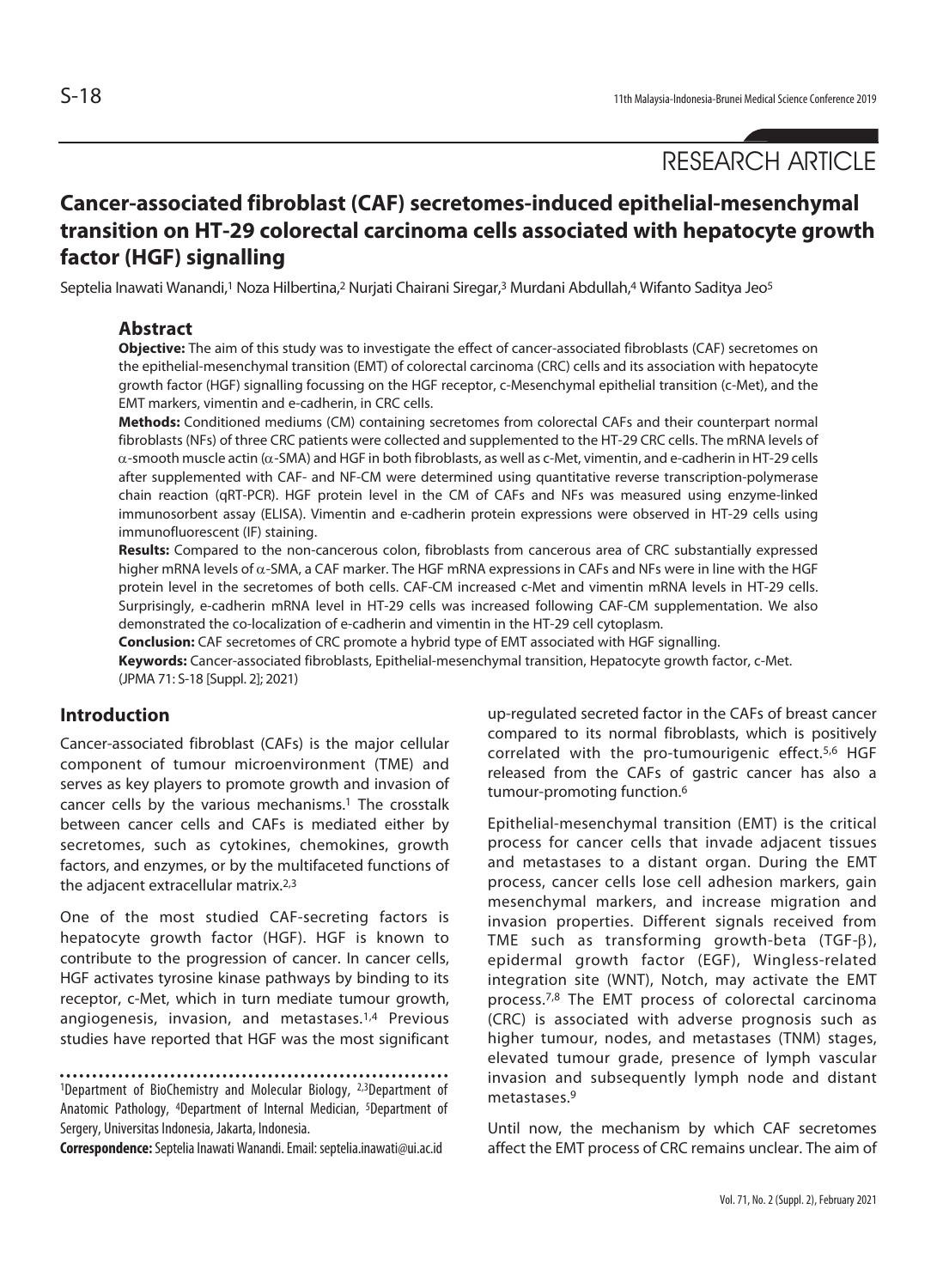this study was to investigate the effect of CAF secretomes on the EMT of CRC cells and its association with HGF signalling. In this study, we focussed on the HGF receptor, c-Met, and the EMT markers, vimentin and e-cadherin, in CRC cells.

## **Material and Methods**

This experimental study was performed from January 2018 to May 2019 at the Molecular Biology and Proteomics Core Facilities Laboratory, Indonesian Medical Education and Research Institute (IMERI), and the Institute for Human Virology and Cancer Biology (IHVCB), Faculty of Medicine Universitas Indonesia. Cancerous and non-cancerous colorectal tissues were obtained from three CRC patients who underwent tumour resection at Cipto Mangunkusumo General Hospital, Jakarta. The patients had not been treated with preoperative chemotherapy or radiotherapy. The research protocol was approved by the Ethics Committee of the Faculty of Medicine, Universitas Indonesia (No. 433/UN2.F1/ETIK/2017). Written informed consents have been signed by the patients prior to specimen collection.

**Cell isolation and culture:** CAFs were isolated from the cancerous area of CRC, while their counterparts, normal fibroblasts (NFs), were isolated from the non-cancerous area of the same CRC patients at least five centimetres from the tumour margin. All specimens were transported in Dulbecco's Modified Eagle Medium (DMEM) supplemented with 5% foetal bovine serum (FBS) (Invitrogen), 3% Penicillin-Streptomycin and kept at 4°C prior to use. Specimens were processed according to the protocol for colon CAF establishment and culture growth.10

Fresh specimens were excised to 2-3mm3 and attached to tissue culture dishes for fibroblast culture. For the first ten days, tissue was preserved in FBS supplemented with 2% of Penicillin-Streptomycin and 1% Fungizone. On day 12 of tissue culture, the medium was replaced by the Fibroblast Growth Medium-2 (FGM-2) bullet kit (Lonza, Switzerland).

The colorectal cancer cell line, HT-29 (ATCC® HTB-38), was grown in DMEM (Invitrogen, USA), supplemented with 10% FBS. Cells were incubated at 37°C in a humidified incubator with 5% CO2.

**Collection of CAF- and NF-Conditioned Medium (CM):** CAFs and NFs cells were seeded on a six-well plate of 2x10<sup>5</sup> cells/well and grown under standard conditions. CM was collected after cell confluency reached 80-90%. CM was filtered using a 0.22-mm filter and preserved at -

80°C for further analysis. For the CM supplementation, HT-29 cells were seeded on a 12-well plate at 1x105 cells/well and grown for 24 hours in a serum-free medium under standard conditions. Subsequently, HT-29 cells were supplemented with 50% (v/v) CAF-CM or NF-CM and incubated for 72 hours. All experiments were performed in triplicates.

#### **Quantitative Reverse Transcription-PCR (qRT-PCR):**

The relative mRNA expression of  $\alpha$ -SMA and HGF in fibroblasts (CAFs and NFs), as well as c-Met, vimentin, and e-cadherin in HT-29 cells were determined using qRT-PCR. Total RNA was isolated according to the manufacturer's protocol (TriPure isolation reagent; Merck, Germany). One step qRT-PCR was performed according to manufacturer's protocol (SensiFASTTMSYBR®No-ROX One-Step Kit; Bioline, UK). Primers used for qRT-PCR analysis were as follows:  $\alpha$ -SMA 5'TCA ATG TCC CAG CCA TGT AT3'(F), 5'CAG CAC GAT GCC AGT TGT3'(R); HGF 5'CTG GTT CCC CTT CAA TAG CA3'(F), 5'CTC CAG GGC TGA CAT TTG AT3'(R); c-Met 5'CAT CTC AGA ACG GTT CAT GCC3'(F), 5'TGC ACA ATC AGG CTA CTG GG3'(R); vimentin 5'ACA TTG AGA TTG CCA CCT ACA G3'(F), 5'ACC GTC TTA ATC AGA AGT GTC C3'(R); e-cadherin 5'CCT GGG CAG AGT GAA TTT TG3'(F), 5'GGC GTA GAC CAA GAA ATG GA3'(R); 18S rRNA 5'AAA CGG CTA CCA CAT CCA AG3'(F), 5'CCT CCA ATG GAT CCT CGT TA 3'(R). The relative mRNA expressions of  $\alpha$ -SMA and HGF in both fibroblasts, as well as c-Met, vimentin, and e-cadherin in HT-29 cells were calculated using the Ct values normalized to those in the control and to 18S rRNA as a reference gene, according to Livak's formula.<sup>10</sup> All experiments were performed in triplicates.

**Enzyme-linked immunosorbent assay (ELISA):** 100μL of CAF-CM and NF-CM respectively were subjected to enzyme-linked immunosorbent assay for HGF (Human HGF ELISA Kit, RAB0212 from Sigma-Aldrich, USA) according to the manufacturer's instruction.

**Immunofluorescence (IF) staining:** Protein expressions of vimentin and e-cadherin in HT-29 cells after supplemented with CAF-CM were analysed with IF staining. The primary antibodies were mouse monoclonal anti-vimentin (GTX629744; Genetex; dilution 1:200) and rabbit polyclonal anti e-cadherin (ab15148; Abcam; dilution 1:50), respectively. Secondary antibodies were goat anti-mouse conjugated with Fluorescein isothiocyanate (FITC) and mouse anti-rabbit conjugated with Rhodamine with the dilution of 1:500, respectively.

HT-29 cells were seeded on the coverslip and grown for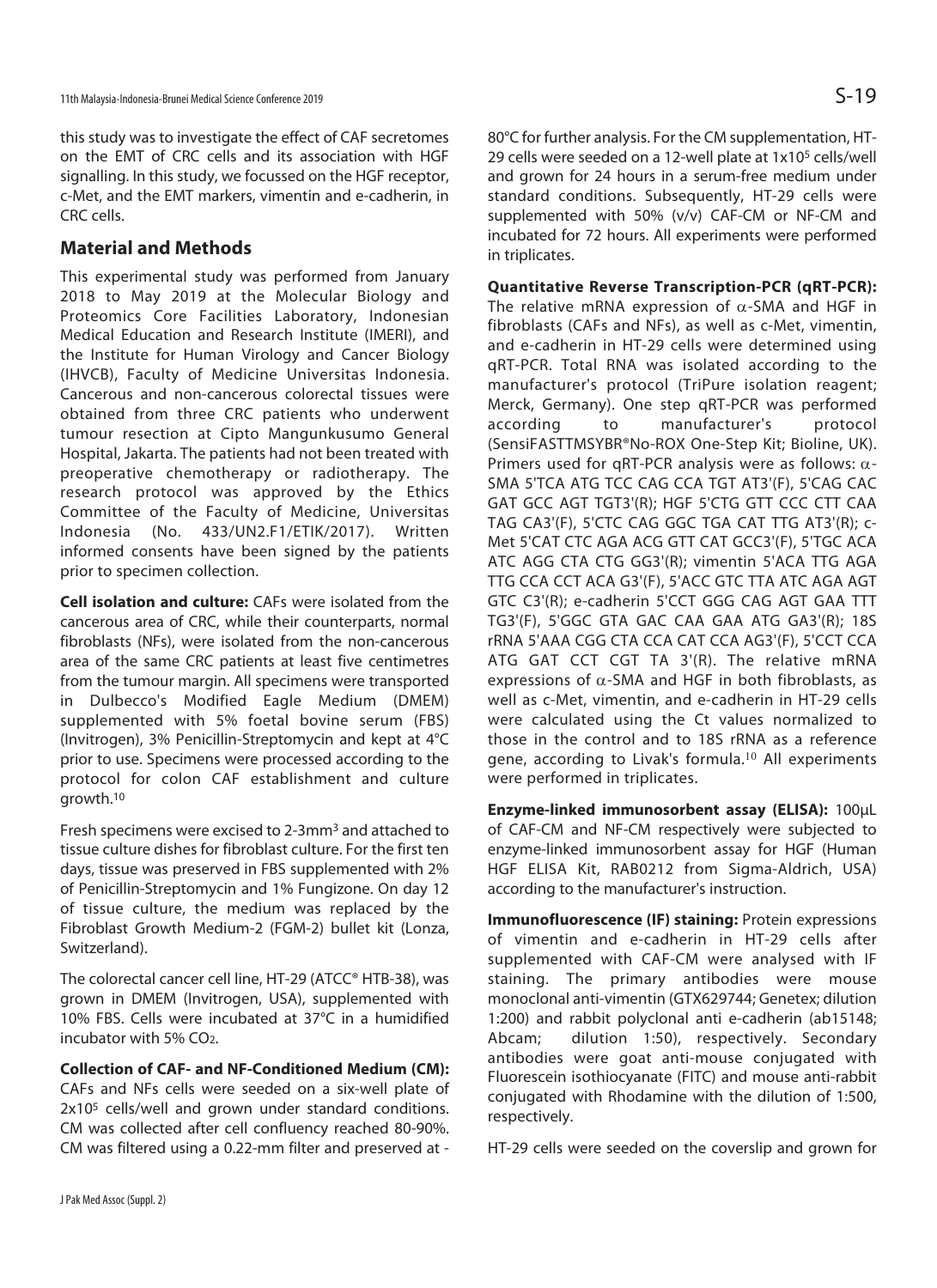72 hours in DMEM supplemented with 50% CAF-CM. Cells then fixed with 3.7% paraformaldehyde for 20 min. After washing with Phosphate-buffered saline (PBS), cells were treated with 0.2% Triton X-100 for 5 min to permeabilize, then washed with PBS. Cells were incubated with 2% PBS-Bovine Serum Albumin (BSA) for 1 hour, followed by incubated with primary antibodies cocktail overnight at 4°C. Subsequently, cells were washed with PBS-BSA 2% and incubated with FITC- and Rhodamine-conjugated secondary antibodies, respectively. Protein expressions were visualised using a confocal microscope.

**Statistical analysis:** Data were expressed as mean standard error (SE) and statistically analysed using Student's t-test. Pearson test was used to analyse the correlation between data. Statistical significance was considered if p<0.05.

## **Results**

**Identification of CAFs in colorectal adenocarcinoma:** In this study, fibroblasts from cancerous (CAFs) and noncancerous (NFs) area of three CRC patients were isolated as described previously.11 To identify CAFs in the cancerous area and non-cancerous area of colorectal carcinoma, we determined the mRNA level of CAF-marker α-SMA using qRT-PCR. We found that the α-SMA mRNA levels in the cancerous area of all samples were significantly higher than that in their counterparts from non-cancerous of CRC. Therefore, we confirmed that the fibroblasts from cancerous area were CAFs while from the non-cancerous area were NFs (Figure-1A-C).

**Analysis of HGF mRNA and protein expression:** To compare the expressions of HGF in CAFs and NFs, we performed qRT-PCR for mRNA expression in CAFs and NFs, and ELISA for protein level in CAF- and NF-CM. In spite of differential HGF expressions between CAFs and NFs, and among three samples, we highlighted that the mRNA expressions of HGF in both fibroblasts (Figure 2A-C) were in line with its protein expression in both CMs (Figure-2D).

**Effect of CAF-CM on c-Met, vimentin, and e-cadherin mRNA expression in HT-29 cells:** All CAF-CMs induced higher expression of c-Met mRNA in HT-29 cells compared to the NF-CMs (Figure-3A). These results were associated with the higher vimentin mRNA expression in HT-29 cells after CAF-CM compared to NF-CM supplementation (Figure-3B). Unexpectedly, the mRNA levels of the epithelial marker e-cadherin were also significantly higher in HT-29 cells following CAF-CM supplementation compared to NF-CM (Figure-3C). Moreover, Figure 3D-F demonstrated the co-localized expressions of e-cadherin



**Figure-1:** Analysis of α-SMA mRNA relative expressions in CAFs and NFs using qRT-PCR. Three CAFs (5CAFs, 7CAFs, 9CAFs) and NFs (5NFs, 7NFs, 9NFs) were isolated from the cancerous and non-cancerous areas of three CRC patient specimens (A-C), respectively. The relative mRNA expressions of  $\alpha$ -SMA were calculated using the Ct values normalized to those in HT-29 cells as a control and to 18S rRNA as a reference gene, according to Livak's formula. All experiments were performed in triplicates. Statistical differences were indicated as \* symbol for p<0.05 compared to control.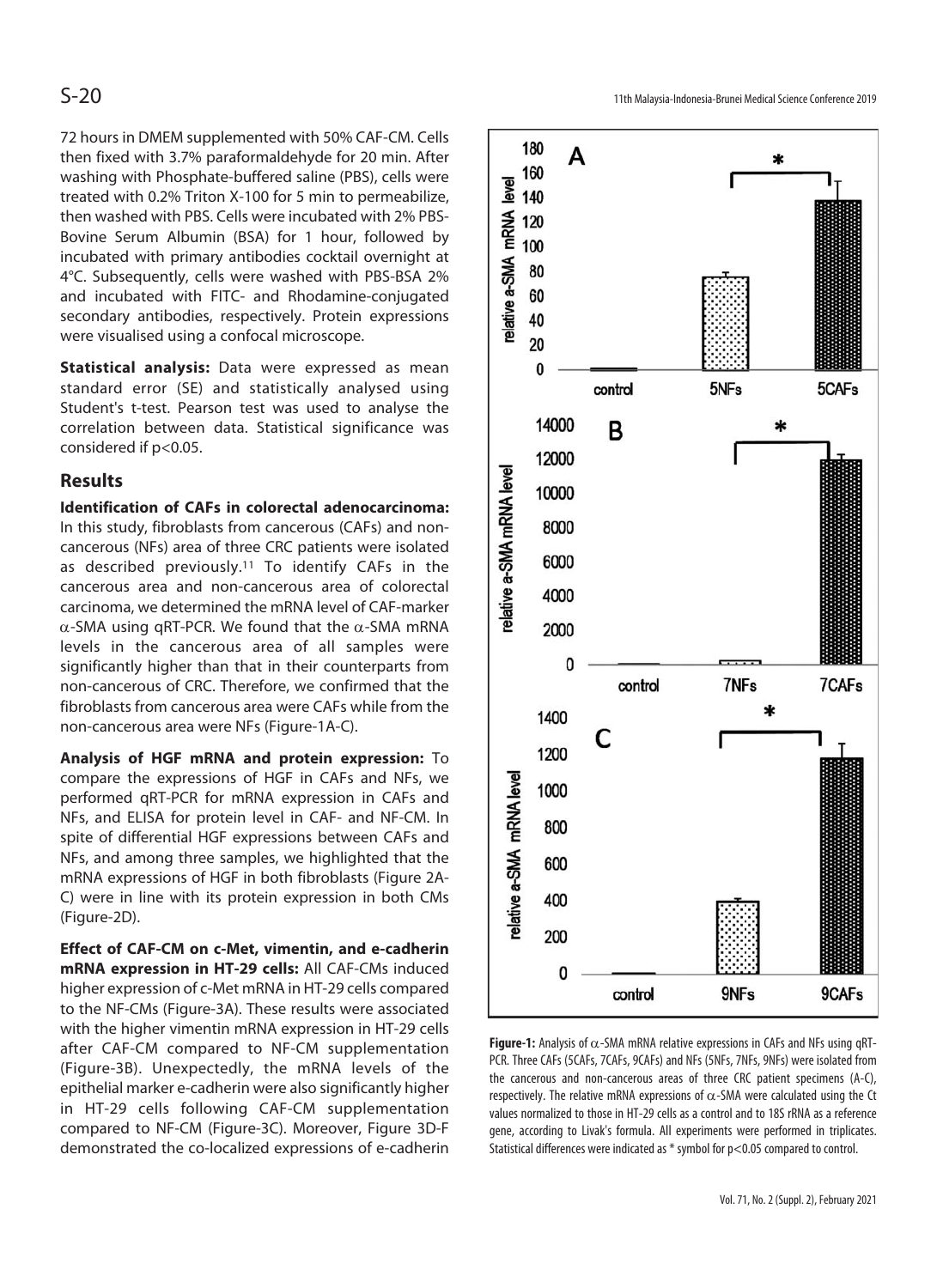

**Figure-2:** Analysis of HGF mRNA relative expression and protein levels. The HGF mRNA relative expressions in CAFs and NFs from three CRC patient specimens (A-C) were determined using qRT-PCR, whereas the HGF protein levels in CAF and NF secretomes (D) were measured using ELISA. The relative mRNA expressions of HGF were calculated using the Ct values normalized to those in HT-29 cells as a control and to 18S rRNA as a reference gene, according to Livak's formula. All experiments were performed in triplicates. Statistical differences were indicated as \* symbol for p<0.05 compared to control.

and vimentin in the cytoplasm of HT-29 cells supplemented with CAF-CM from three samples (5CAF-CM, 7CAF-CM, and 9CAF-CM).

## **Discussion**

The activated fibroblasts, CAFs, are the major cellular component of TME secreting a variety of factors that are lower or not expressed by the normal fibroblasts.<sup>12,13</sup> CAFs develop contractile phenotype during tumour progression and are different from normal fibroblasts in many aspects, including highly active endoplasmic reticulum, high expression  $\alpha$ -SMA and vimentin, and the formation of intricated and organized stress fibre and fibrous adhesion complexes.6 Our study verified that CAFs were higher concentrated in the cancerous compared to

J Pak Med Assoc (Suppl. 2)

that in the non-cancerous area of CRC.

It has been widely reported that CAFs mediate the crosstalk between cancer cells and TME either by cell-cell contact or through secretion of soluble mediators such as cytokines, chemokines, growth factors, and enzymes, which in turn induces the EMT process of cancer cells.<sup>14</sup> Here, we aimed to elaborate the role of HGF, one of the main CAF secretomes, on the EMT process of CRC. HGF has been known to contribute to cancer progression by binding to its receptor c-Met that primarily expressed on epithelial and endothelial cells.15-17 Based on the cytokine antibody array it is suggested that HGF was the most significant up-regulated secreted factor in breast cancer compared to normal fibroblast.6 Woo et al. have shown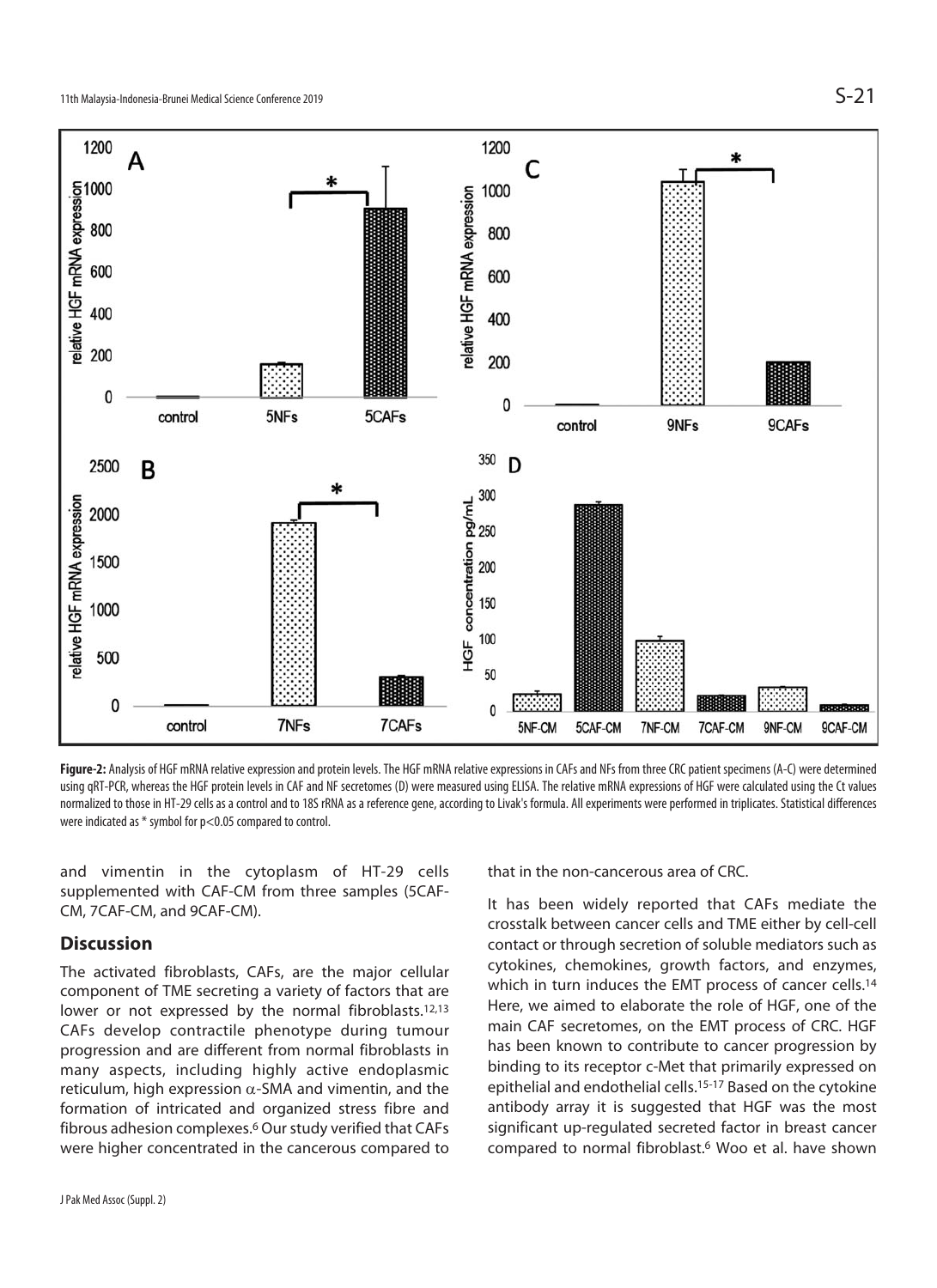

Figure-3. Analysis of c-Met, vimentin, and e-cadherin expressions in HT-29 CRC cells after CAF- and NF-CM supplementation. HT-29 cells were supplemented with 50% (v/v) CM from three CAFs (5CAF, 7CAF, 9CAF) and NFs (5NF, 7NF, 9NF), respectively and incubated for 72 hours. The mRNA relative expressions of c-Met (A), vimentin (B), and e-cadherin (C) were determined using qRT-PCR. The relative mRNA expressions were calculated using the Ct values normalized to those in HT-29 cells supplemented with 50% (v/v) medium (DMEM/FGM) as a control and to 18S rRNA as a reference gene, according to Livak's formula. All experiments were performed in triplicates. Statistical differences were indicated as \* symbol for p<0.05 compared to control. To analyse the vimentin and e-cadherin protein expressions and their cellular localization, IF stainings of HT-29 cells after supplemented with 5CAF-CM (D), 7CAF-CM (E), and 9CAF-CM (F) was performed using antibody anti-vimentin, anti-e-cadherin, and 'merged' (anti-vimentin and anti-e-cadherin). All experiments were performed in triplicates. Statistical differences were indicated as \* symbol for p<0.05 compared to control.

that HGF was only found in the secretomes of fibroblasts but not in cancer cells or culture medium.18 In addition, Deying et al. and Tyan et al. have reported that HGF mRNA and protein levels in CAFs were significantly higher than in NFs.5,16

Our result showed that the expressions of HGF mRNA in CAFs and NFs corresponded to its protein levels in the secretomes of both cells. It should be noted that the expression of HGF mRNA in both CAFs and NFs were much higher than that in the epithelial cells HT-29 cells. Although HGF mRNA in CAFs and NFs, and HGF protein in CAF- and NF-secretomes are differentially expressed among CRC patients, we revealed that all CAF secretomes increased the expression of c-Met higher than NF secretomes, indicating the activation of HGF/c-Met signalling. Moreover, the increased mRNA expression levels of c-Met in HT-29 cells supplemented with CAF-CM significantly and positively correlated with those of  $\alpha$ -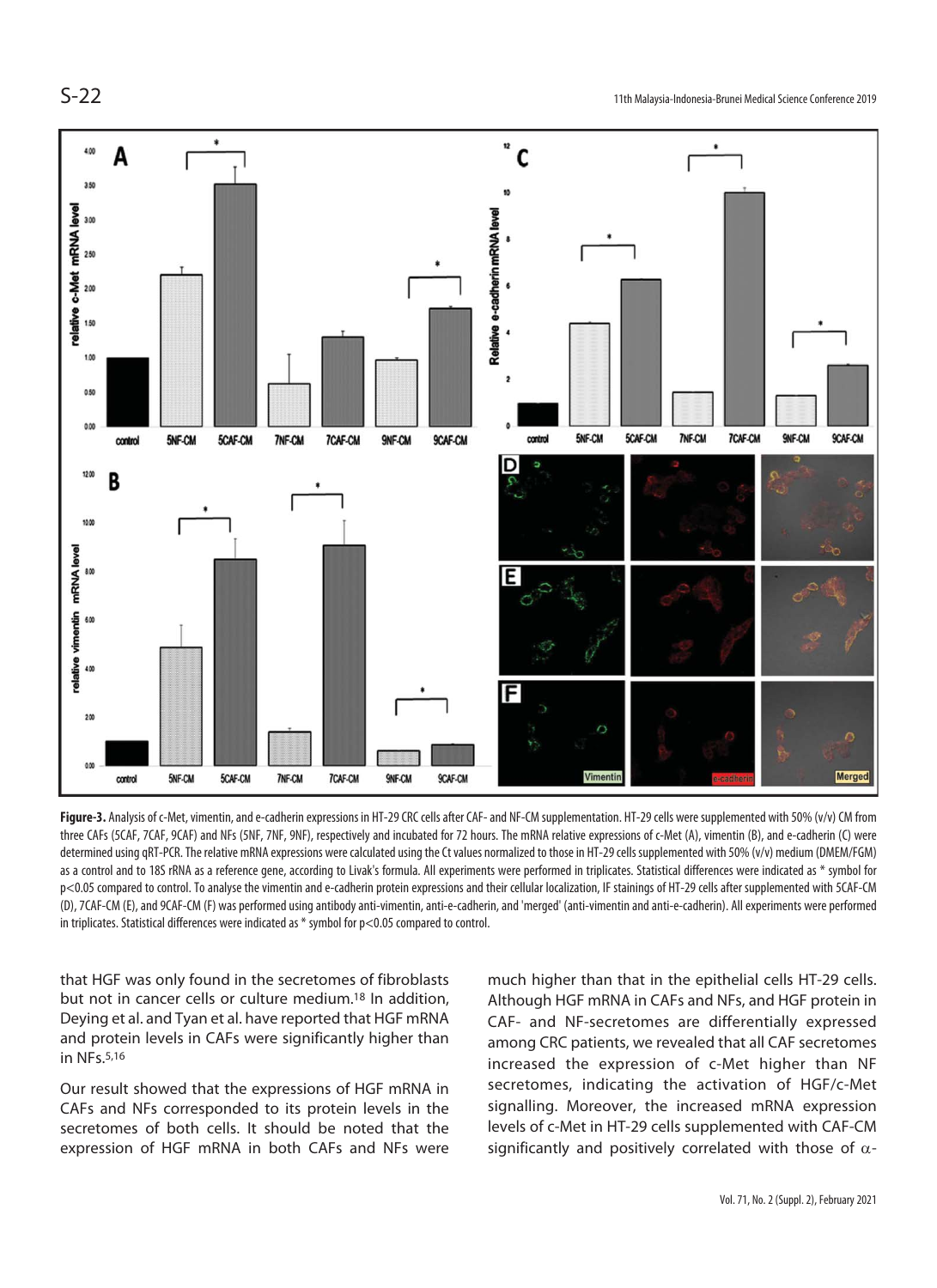SMA (Pearson test, r=0.735; p=0.024) and HGF (Pearson test, r=0.818; p=0.007) in CAFs.

HGF has always been secreted as pro-HGF, an inactive precursor. If it is not bound to the c-Met, the pro-HGF does not cause the c-Met activation and therefore functions as a receptor antagonist. A proteolytically inactive pro-HGF mutant has been confirmed to be the competitive antagonism between HGF and pro-HGF.15 Conversion of pro-HGF into the active form of HGF is the rate-limiting step in the HGF/c-Met signalling pathway. Pro-HGF activator is the trypsin-like serine proteases, matriptase, hepsin, and HGF activator (HGFA) that are usually over-expressed in tumour cells. Furthermore, it has been reported that the expression of endogenous inhibitors of pro-HGF activation were decreased in tumour tissue.15,19 The present study also suggested that the milieu of NFs is composed of more inhibitors and less activators of HGF compared to that of CAFs. As a consequence, the higher HGF mRNA expression and protein secretion in the NFs were not capable to activate the c-Met mRNA expression compared to CAFs. However, this argument needs to be further investigated.

In addition, the different expression of HGF mRNA and protein among three samples used in this study might be due to the differences in clinical characteristics of CRC patients such as age, tumour differentiation, CAFs, and stromal phenotype. Recent studies have revealed that the intratumoural heterogeneity exists within CRC primary tumours and cellular components of TME. Intratumoural heterogeneity originates from intrinsic factors such as cellular phenotype, and extrinsic factors such as tumour progression, treatments, and spatial distribution.2

The binding of HGF to c-Met receptor activates the expression of various target genes including those that are responsible for EMT process.20 EMT is a critical process for cancer cells to invade to adjacent tissues and to spread toward distant organs, thus, a key step in the progression of cancer cells to more aggressive stages.<sup>21</sup> The phenotypes of EMT are the loss of cell adhesion and the increase of cell mobility related to mesenchymal cell characteristics.7,22 Based on the expression of epithelial (ecadherin) and mesenchymal (fibronectin,  $\alpha$ -SMA, and vimentin) markers, EMT phenotype can be divided into complete phenotype, i.e. loss of e-cadherin and positive for any mesenchymal markers, and incomplete phenotype or hybrid type, i.e. positive for both epithelial and mesenchymal markers.23 Our study demonstrated an increase in mesenchymal marker (vimentin) along with the cell adhesion marker (e-cadherin). Therefore, we assumed that CAF secretomes provoked the incomplete or hybrid EMT phenotype of HT-29 CRC cells. This

phenotype represents the intermediate states in cells express epithelial and mesenchymal characteristics at the same time.21 The hybrid EMT occurred in breast cancer stem cells is reflected in the highest invasive ability, suggesting that the transient EMT phenotype maintains cell plasticity and allows cancer cells to acquire stem cell traits.21

Our IF finding indicated that vimentin and e-cadherin were co-localized in the cytoplasm of HT-29 cells treated with CAF-CM. In contrast to vimentin that is classically located in cytoplasm of mesenchymal cells,<sup>22</sup> e-cadherin is normally found in cell membrane for cell-cell adhesion. Previous studies have indicated that the expression of ecadherin in CRC does not always absent or decreased, but often redistribute from cell membrane to cytoplasm or nucleus.24,25 The aberrant cytoplasmic location of ecadherin found in this study is plausibly due to the ubiquitination of E-cadherin by Hakai which in turn induces the endocytosis of this protein leading to the disruption of cell-cell contact, as described by Fujita et al.26

## **Conclusion**

CAF secretomes of CRC facilitates a hybrid type of EMT, which likely associated with HGF/c-Met signalling. More studies are needed to elaborate the role of other CAFsecreting factors in the EMT of CRC linked to stemness properties.

**Acknowledgement:** We gratefully acknowledge dr. Ridho Ardi Syaiful, SpB, Digestive Division of Surgery Department, Faculty of Medicine Universitas Indonesia - Cipto Mangunkusumo General Hospital, for the contribution of sample collection

**Disclaimer:** This article was presented at The 11th MIB Malaysia-Indonesia-Brunai Medical Sciences Conference, 2019 and was part of a PhD project

**Conflict of Interest:** The authors declare no conflict of interest regarding this publication.

**Funding Disclosure:** This study was supported by a PDUPT grant from the Ministry of Research, Technology and Higher Education of the Republic of Indonesia.

### **References**

- 1. Fiori ME, Di Franco S, Villanova L, Bianca P, Stassi G, De Maria R. Cancer-associated fibroblasts as abettors of tumor progression at the crossroads of EMT and therapy resistance. Mol Cancer 2019;18:70. doi: 10.1186/s12943-019-0994-2.
- 2. Spina A, De Pasquale V, Cerulo G, Cocchiaro P, Della Morte R, Avallone L, et al. HGF/c-MET Axis in Tumor Microenvironment and Metastasis Formation. Biomedicines 2015;3:71-88. doi: 10.3390/biomedicines3010071.
- 3. da Cunha BR, Domingos C, Stefanini ACB, Henrique T, Polachini